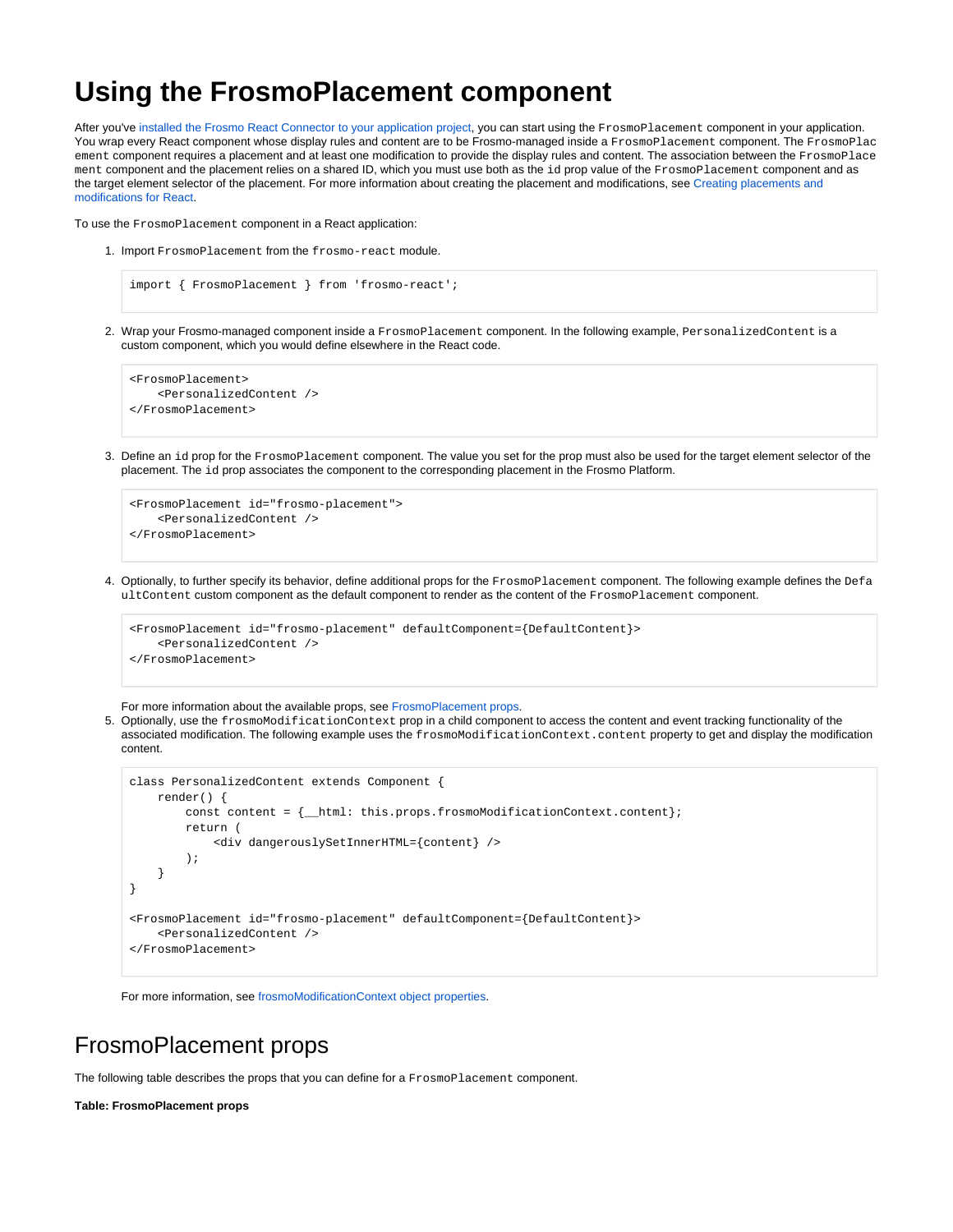| Prop                     | <b>Description</b>                                                                                                                                                                                                                                                                                                                                                                                                                                                                        | <b>Type</b> | Role     | Example<br>(JSX)                                                                    |
|--------------------------|-------------------------------------------------------------------------------------------------------------------------------------------------------------------------------------------------------------------------------------------------------------------------------------------------------------------------------------------------------------------------------------------------------------------------------------------------------------------------------------------|-------------|----------|-------------------------------------------------------------------------------------|
| id                       | ID shared by the FrosmoPlacement component and the corresponding placement. The React Connector uses the ID to retrieve the correct<br>placement and modification for the component, so the ID you define here must match the target element selector of the placement.<br>The ID can be any string that is a valid prop value, such as "frosmo-placement" or "123456".                                                                                                                   | String      | Required | $id = "$<br>frosm<br>$O -$<br>place<br>ment"                                        |
| compon<br>ent            | React. Component that is rendered if the React Connector successfully retrieves the requested modification.<br>If you define this prop, the content of the FrosmoPlacement component is not rendered.                                                                                                                                                                                                                                                                                     | Object      | Optional | compo<br>$nent =$<br>$\{0 \text{ver}\}$<br>rideC<br>onten<br>t }                    |
| defaul<br>tCompo<br>nent | React. Component that is rendered initially, before the React Connector returns the requested modification. If the connector fails to retrieve<br>the modification, for example, because the modification does not exist or the visitor is not in the correct segment, this component remains<br>rendered on the page.                                                                                                                                                                    | Object      | Optional | defau<br>ltCom<br>ponen<br>$t =$<br>$\left\{ \text{Defa}\right\}$<br>ultCo<br>ntent |
| useFra<br>gment          | If you set this prop to true, the content of the FrosmoPlacement component is rendered as a fragment rather than inside a Frosmo-specific<br><div>element.<br/>The following example shows the same component rendered inside a Frosmo <div> element and as a fragment lacking the containing<br/>placement <div> element:<br/><!-- Standard rendering --><br/><div data-frosmo-elementid="react-placement"><br/><div><br/><p>My Frosmo-managed content</p></div></div></div></div></div> | Boolean     | Optional | useFr<br>agmen<br>$t =$<br>$\{true\}$                                               |
|                          | <p>straight from a modification!</p><br>$\langle$ div><br>$\langle$ div><br>Fragment rendering<br><div><br/><p>My Frosmo-managed content</p><br/><p>straight from a modification!</p><br/><math>\langle</math> div&gt;</div>                                                                                                                                                                                                                                                              |             |          |                                                                                     |
|                          | If you set this prop to true, the Frosmo Platform does not automatically track the rendered content for clicks, displays, and true<br>Δ<br>displays. You must explicitly implement the tracking for each child component. Use the tracking functions available in the frosmo<br>ModificationContext object. For more information, see frosmoModificationContext object properties and Tracking basic<br>events for React fragments.<br>The default value is false.                        |             |          |                                                                                     |

# <span id="page-1-0"></span>frosmoModificationContext object properties

The following table describes the properties of the frosmoModificationContext object, which all children of a FrosmoPlacement component receive as a prop.

#### **Table: frosmoModificationContext object properties**

| <b>Property</b><br>(data) | <b>Description</b> | <b>Type</b> |
|---------------------------|--------------------|-------------|
|---------------------------|--------------------|-------------|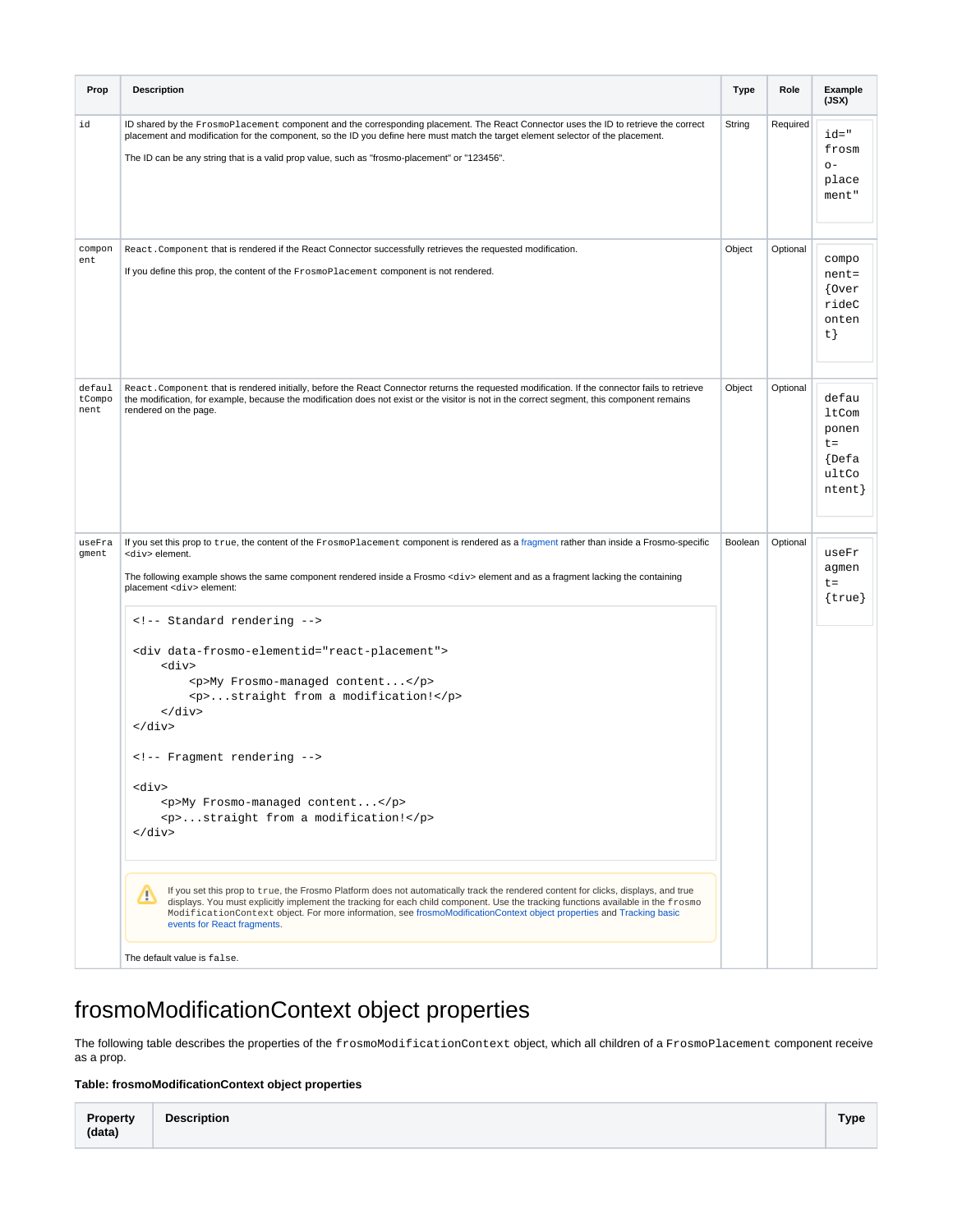| content                | Content of the modification as a single string. Newlines and other control characters in the original content are converted into<br>escape sequences in the returned string.                                                        | String      |
|------------------------|-------------------------------------------------------------------------------------------------------------------------------------------------------------------------------------------------------------------------------------|-------------|
|                        | The following examples show the content of a modification as defined in the modification and as returned in the content<br>property:                                                                                                |             |
|                        | <b>Original modification content</b>                                                                                                                                                                                                |             |
|                        | <p>My Frosmo-managed content</p><br><p>straight from a modification!</p>                                                                                                                                                            |             |
|                        | Modification content returned in frosmoModificationContext.content                                                                                                                                                                  |             |
|                        | " <p>My Frosmo-managed content</p> \n <p>straight from a modification!</p> >                                                                                                                                                        |             |
| params                 | Template defaults defined for the modification, if any.<br>The following examples show two template defaults as defined in the modification and as returned in the params property.                                                 | Object      |
|                        | Template defaults in the modification (JSON object)                                                                                                                                                                                 |             |
|                        | €<br>"name": "My Product",<br>"price": 99.99<br>ł                                                                                                                                                                                   |             |
|                        | Template defaults in the params property (JavaScript object)                                                                                                                                                                        |             |
|                        | €<br>name: "My Product",<br>price: 99.99<br>ł                                                                                                                                                                                       |             |
|                        | The template defaults are also available as props in all children of the FrosmoPlacement component. In the following<br>example, ProductMessage receives the template defaults name and price as props from FrosmoPlacement.        |             |
|                        | <frosmoplacement id="frosmo-placement"><br/><productmessage></productmessage><br/></frosmoplacement>                                                                                                                                |             |
|                        | class ProductMessage extends Component {<br>$render() \{$<br>const content = $\{\_\$ html: this.props.name + " costs only " + this.props.price + "<br>euros!" $\}$ ;<br>return (<br><div dangerouslysetinnerhtml="{content}"></div> |             |
|                        | $\rightarrow$<br>}<br>}                                                                                                                                                                                                             |             |
|                        | For more information about templates, see Templates.                                                                                                                                                                                |             |
| variation              | Number of the modification variation whose content was returned.                                                                                                                                                                    | Number      |
| Property<br>(function) | <b>Description</b>                                                                                                                                                                                                                  | <b>Type</b> |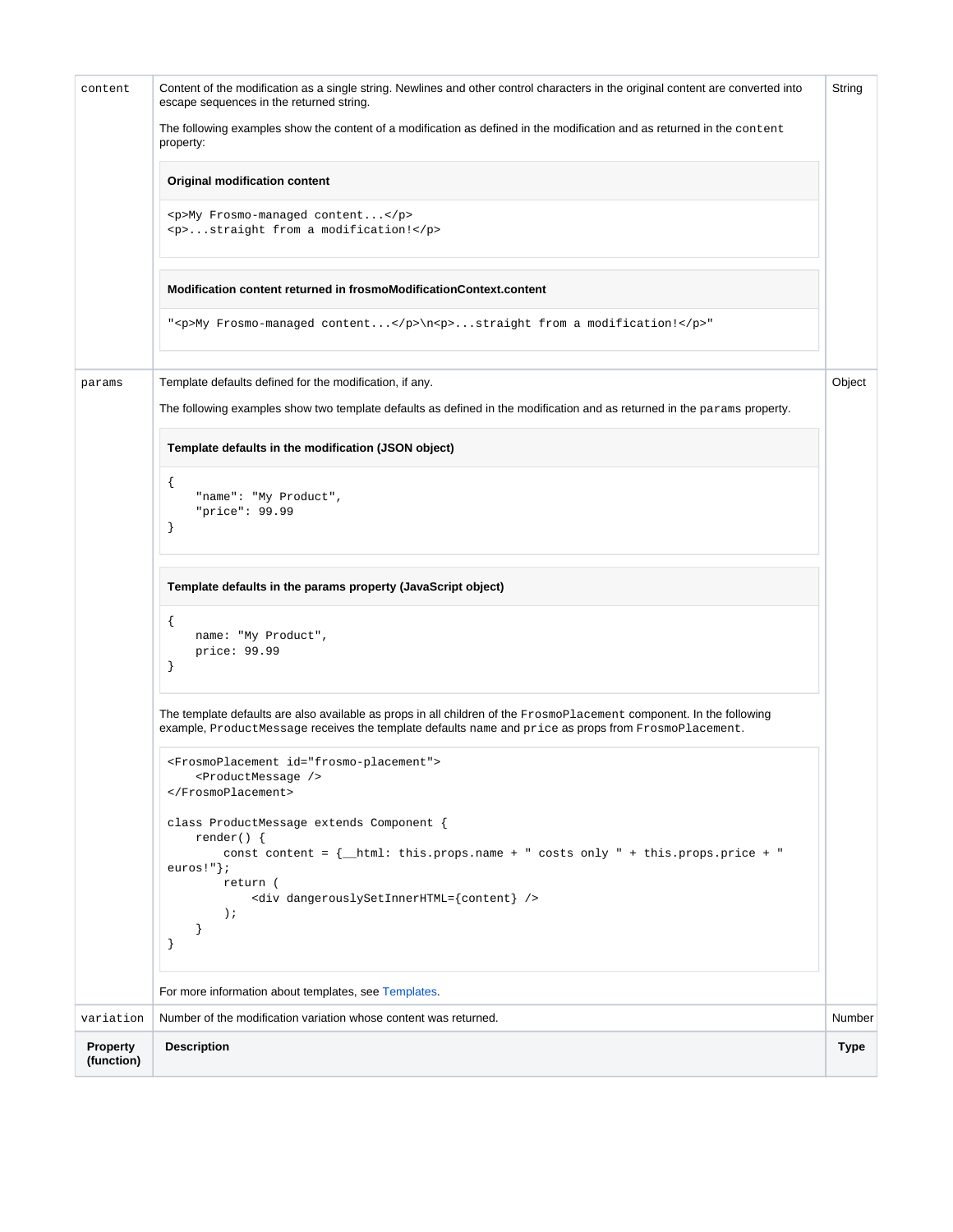| setTracka<br>bleElemen<br>ts | Function for setting which HTML elements to start tracking for clicks, displays, and true displays when calling startTracking.<br>Any tracked events get attributed to the modification.<br>The function takes one parameter:                                                                                                                                                            | Function |
|------------------------------|------------------------------------------------------------------------------------------------------------------------------------------------------------------------------------------------------------------------------------------------------------------------------------------------------------------------------------------------------------------------------------------|----------|
|                              | • If you want to track a single element, define an HTMLE1ement representing that element.<br>• If you want to track multiple elements, define an array of HTMLElements representing those elements.                                                                                                                                                                                      |          |
|                              | For more information, see Tracking basic events for React fragments.                                                                                                                                                                                                                                                                                                                     |          |
|                              | You only need this function when implementing click, display, and true display tracking for a child component that is<br>G)<br>rendered as a fragment. You do not need this function if you have no fragments or do not want to track their content<br>for clicks, displays, and true displays.                                                                                          |          |
| startTrac<br>king            | Function for starting click, display, and true display tracking for the elements set by setTrackableElements. Once started,<br>the Frosmo Platform automatically tracks clicks, displays, and true displays for the specified elements (until the visitor reloads<br>the page, navigates away from the page, or closes the page). Any tracked events get attributed to the modification. | Function |
|                              | For more information, see Tracking basic events for React fragments.                                                                                                                                                                                                                                                                                                                     |          |
|                              | You only need this function when implementing click, display, and true display tracking for a child component that is<br>O)<br>rendered as a fragment. You do not need this function if you have no fragments or do not want to track their content<br>for clicks, displays, and true displays.                                                                                          |          |
| setDispla                    | Function for manually triggering a display event for the modification.                                                                                                                                                                                                                                                                                                                   | Function |
| yed                          | Use this function if a child of the FrosmoPlacement component uses a 3rd-party plugin that blocks the normal event tracking<br>of the Frosmo Platform, but you still want to send displays for the child component. The displays get attributed to the<br>modification.                                                                                                                  |          |
| setTrueDi<br>splayed         | Function for manually triggering a true display event for the modification.                                                                                                                                                                                                                                                                                                              | Function |
|                              | Use this function if a child of the FrosmoPlacement component uses a 3rd-party plugin that blocks the normal event tracking<br>of the Frosmo Platform, but you still want to send true displays for the child component. The true displays get attributed to the<br>modification.                                                                                                        |          |
|                              | setClicked Function for manually triggering a click event for the modification.                                                                                                                                                                                                                                                                                                          | Function |
|                              | Use this function if a child of the FrosmoPlacement component uses a 3rd-party plugin that blocks the normal event tracking<br>of the Frosmo Platform, but you still want to send clicks for the child component. The clicks get attributed to the modification.                                                                                                                         |          |

## <span id="page-3-0"></span>Tracking basic events for React fragments

If a FrosmoPlacement component is rendered as a fragment, the Frosmo Platform does not automatically track the rendered content for clicks, displays, and true displays. You must explicitly implement the tracking for each child component whose content you want to track.

To track clicks, displays, and true displays for a child component:

- 1. In the child component, define an HTMLElement referencing the content you want to track.
- 2. Call frosmoModificationContext.setTrackableElements() with the HTMLElement as the parameter.
- 3. Call frosmoModificationContext.startTracking().
- 4. Return the content to be tracked.

The following example shows a simple class component that sets up basic event tracking for the <div> element it returns.